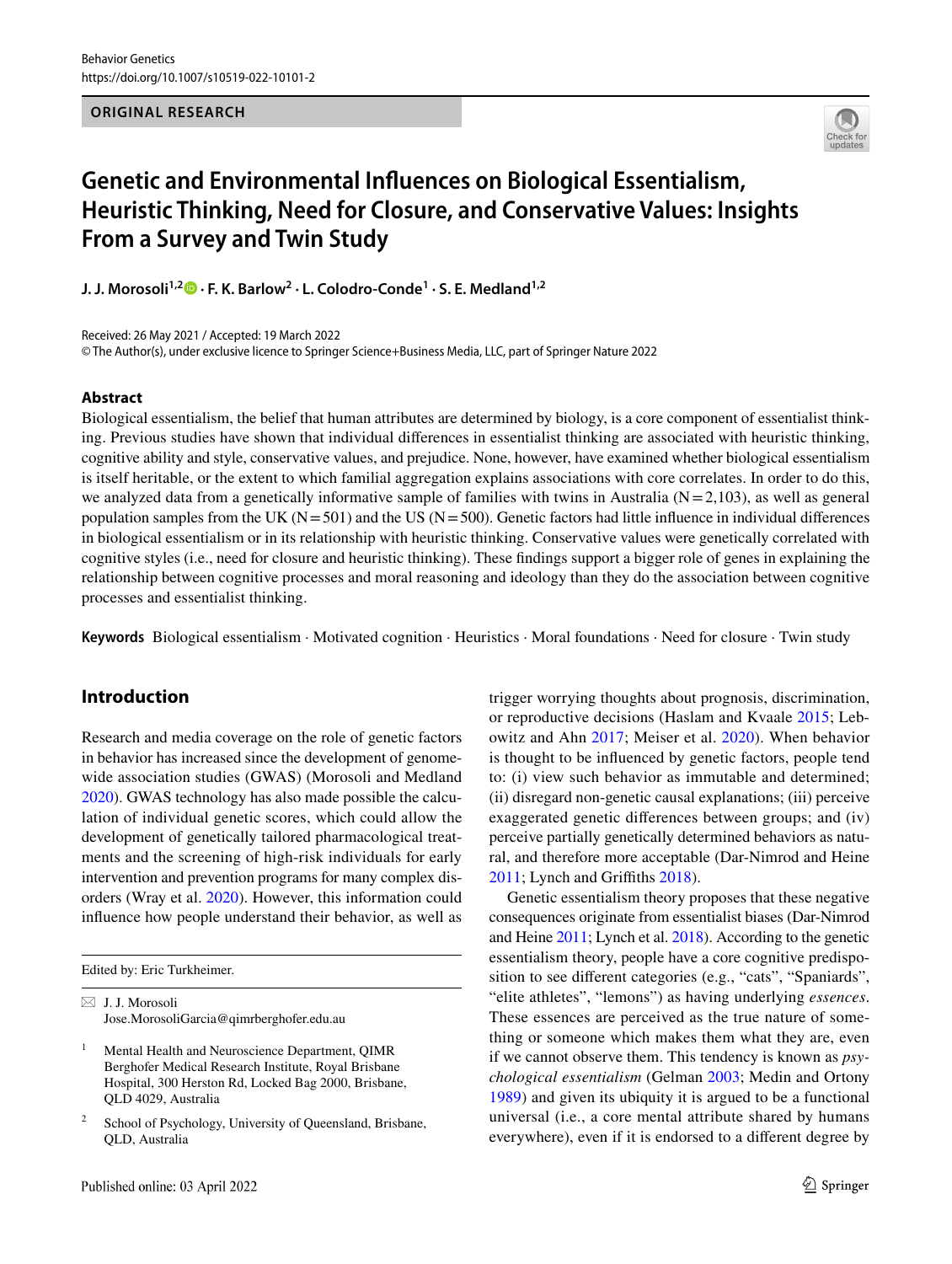different cultures (Haslam [2017;](#page-11-4) Heine and Proulx [2017](#page-11-5)). Under this framework, *genetic essentialism* (also known as *biological* essentialism) could be explained as a specific case of psychological essentialism where genes act as a placeholder for the essence. More broadly, the belief that human attributes are rooted in biology (i.e., are "natural"), instead of the product of socialization or the interaction between biological and environmental factors, is considered a key component of essentialist thinking (Bastian and Haslam [2006](#page-11-6)). Furthermore, people who endorse genetic essentialist beliefs are more likely to report racist and sexist behavior, pessimistic thoughts about expected recovery from a disease, and sympathy for eugenic practices (for a review of examples and consequences of genetic essentialist biases, see Heine et al. [2017\)](#page-11-5). At this point we should clarify that the present study and the research cited so far, focus on the systematic bias to essentialize categories and not on the existence or not of actual essences. Especially in the context of biological essences, the belief that any complex human behavior is solely *determined* by the genes is erroneous. In order to better understand the causes of individual differences in essentialist biases, in the present study we aim to evaluate the relative contribution of genetic and environmental influences to not only individual differences in biological essentialism, but also to the covariance between biological essentialism and several constructs that have been previously associated with it in the literature. In the following sections we review some of the theories behind essentialist thinking and its relevance for our understanding of cognitive biases and beliefs about genetics.

### **Heuristic biases and motivated cognition**

Heuristics are automatic, unconscious, rapid, belief-based, or low-effort mental shortcuts used to provide quick answers to complex problems or questions (Cimpian and Salomon [2014;](#page-11-7) Evans [2008\)](#page-11-8). Cimpian and Salomon [\(2014\)](#page-11-7) argued that psychological essentialism could emerge from the intuitive knowledge provided by an *inherence* heuristic, a cognitive bias that makes people look for internal explanations of human behavior. They argue that a heuristic bias towards internal explanations could gradually develop during life into fully elaborated essentialist stances, such as psychological essentialism, or genetic essentialism. Their hypothesis could in part explain findings that that essentialist thinking is associated with general intelligence, creativity, and need for closure (Cimpian and Salomon [2014](#page-11-7)). Need for closure, in particular, which is defined as the desire for simple and unambiguous answers, has been proposed to be the key psychological construct underlying essentialist biases: need for closure would motivate essentialist thinking, which in turn

could give rise to stereotyping and prejudice (Roets [2017](#page-12-5); Roets and Van Hiel [2011a](#page-12-6)).

An alternative hypothesis is that people could be biased towards internal explanations of behavior because of personal preferences or motivation (i.e., a product of motivated cognition). That is, people can be motivated to arrive at specific, desired conclusions when evaluating evidence (Chen et al. [1999](#page-11-9); Kunda [1990\)](#page-11-10). For example, essentialist thinking might be used by conservative groups to justify and maintain pre-existing social systems of inequality and oppression (Jost and Orsolya [2005\)](#page-11-11), or members of a group with a higher social status may invoke essentialism strategically in order to protect their social status or defend the existing social system (Brescoll et al. [2013](#page-11-12); Morton et al. [2009\)](#page-12-7). The motivated cognition hypothesis could explain why higher endorsement of biological essentialism is associated with more conservative values (Keller [2005\)](#page-11-13), and why participants have different genetic explanations of human characteristics (i.e., race, class, individual differences, and sexual orientation) depending on their political ideology (Suhay and Jayaratne [2012](#page-12-8)). In particular, liberals tend to explain racial inequality as being the result of the environment (e.g., discrimination) whereas conservatives are more likely to see inequality as the result of stable genetic differences (Morin-Chassé et al. [2017](#page-12-9)). Interestingly, essentialist thinking, conservatism, and inherence heuristic scores have been associated with need for closure (Cimpian and Salomon [2014](#page-11-7); Jost et al. [2003;](#page-11-14) Rhodes and Gelman [2009;](#page-12-10) Roets and Van Hiel [2006](#page-12-11)), which raises the question of how these constructs interact with each other, and whether associations are accounted for by heritable or environmental factors.

#### **The present study**

Previous research shows that genetic factors explain to some extent the variance in individual differences in most of the constructs reviewed above. The heritability of the cognitive reflection test, a measure of tendency to commit heuristic errors, has been estimated at 61.0% (Itamar and Aner [2011](#page-11-15)). In the case of need for closure, previous studies estimate the heritability at 36.6% and suggest that the relationship between need for closure and political ideology is mostly due to genetic factors (Ksiazkiewicz et al. [2016\)](#page-11-16). In relation to conservative values, as measured by binding foundations (i.e., how important in-group loyalty, obedience to authority, and the enforcement of purity sanctions are when individuals produce moral judgements), their heritability estimates range between 6 and 22% (Smith et al. [2017\)](#page-12-12). Lastly, several studies have studied the role of genetic influences in prejudiced behavior and have found that genetic factors have a marked and consistent influence on prejudice with heritability estimates ranging between 20 and 50% in various prejudicial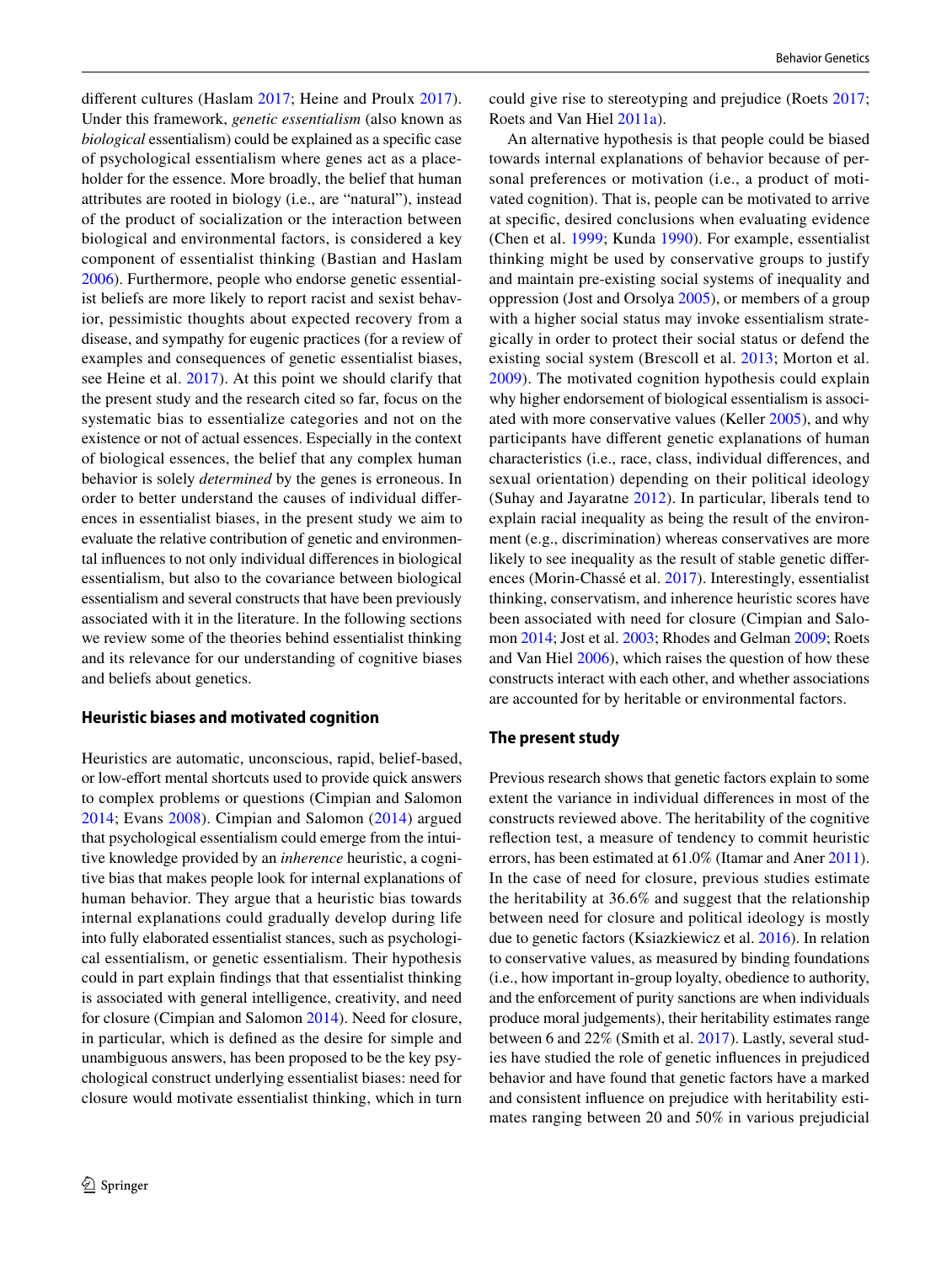attitudes (Barlow and Zietsch [2016\)](#page-11-17). We did not find any published studies on the genetics of essentialist thinking.

While there is much debate around the pathways through which essentialist thinking, cognitive styles, and prejudice are connected (i.e., through biologically influenced general tendencies, or through environmental factors) to date no study has evaluated the genetic and environmental contributions to the relationship between them. Therefore, the present study has two objectives: (i) to test whether essentialist thinking is associated at a phenotypic level with tendency to engage in heuristic thinking, the need for closure, conservative values, and prejudice; and (ii) to evaluate the contribution of genetic and environmental factors to the relationship between these five constructs. Given the higher heritability of tendency to commit heuristic errors, in particular, and cognitive traits in general (Polderman et al. [2015\)](#page-12-13), we would expect a significant contribution of genetic factors to the variability in essentialist thinking, along with significant genetic correlations between essentialist biases and heuristic thinking. This would also support the possibility of common biological pathways between these cognitive biases.

To this end, we collected data from a genetically informative sample of families with twins in Australia, as well as from general population samples from the UK and the US. First, we conducted an exploratory factor analysis in the UK and US samples to evaluate the dimensionality of the questionnaires selected to test these objectives. The factor structure was then replicated using confirmatory factor analysis in the twin sample. This led to the formulation of our phenotypic or measurement model, where phenotypic correlations were estimated to evaluate the first objective of the study. Second, we conducted a twin study in the Australian twin sample and estimated the role of genetic and environmental factors in the variation between these five constructs. This constitutes our genetic or structural model. In summary, in this study we aim to provide insight into the factors associated with individual differences in essentialist thinking, conservative values (operationalized as binding foundations), cognitive styles (i.e., tendency to commit heuristic errors, and need for cognitive closure), and genetic prejudice, operationalized as prejudice towards a partner with high genetic predisposition for a mental health condition. In doing so, we aim to elucidate the extent to which, within our sample, essentialist thinking and its correlates are explained by genetic and environmental factors.

# **Methods**

# **Participants**

Participants were recruited from families that had already participated in genetic research studies at QIMR Berghofer, Australia ( $N = 2,103$ ), and from (ii) the general population from the UK ( $N = 501$ ) and the US ( $N = 500$ ), recruited via Prolific Academic:

- (i) Participants from QIMR Berghofer were part of the Brisbane Longitudinal Adolescent Twin Study (BLATS; Wright and Martin [2004\)](#page-12-14). The BLATS study began in 1992 and has been successively recruiting 12-year-old twins and their parents. They have participated in studies on the genetics of a wide range of health conditions, including psychiatric disorders. For the present study, surveys were sent to 2,236 families, of which 1,686 had at least one family member providing data.
- (ii) Participants residing in either UK or US and having fluent in English were selected via Prolific Academic, an online platform for subject recruitment that has been shown to produce high quality data from a diverse range of population (Palan and Schitter [2018](#page-12-15)). Participants were offered £4.35 for their time (the estimated duration of the survey was 40 min). There was no other selection criteria and participants entered the study on a first-come first-served basis.

The number of participants varied across different analyses due to missing data. The survey was distributed online, therefore all participants were computer literate and had access to an internet connection. Frequency data for the main demographic variables are summarized for the three samples in Table [1.](#page-3-0) All participants provided informed consent at the beginning of the survey. The Human Research Committee of QIMR Berghofer Medical Research Institute and the Human Research Ethics Committee of the University of Queensland provided approval of this study (approval numbers: P2227 and JM03024).

#### **Measures**

This study was part of a larger research project on public understanding of genetics (see Morosoli and Medland [2021](#page-12-16)). For the present study, five measures were used. A copy of them can be found in Online Appendix A.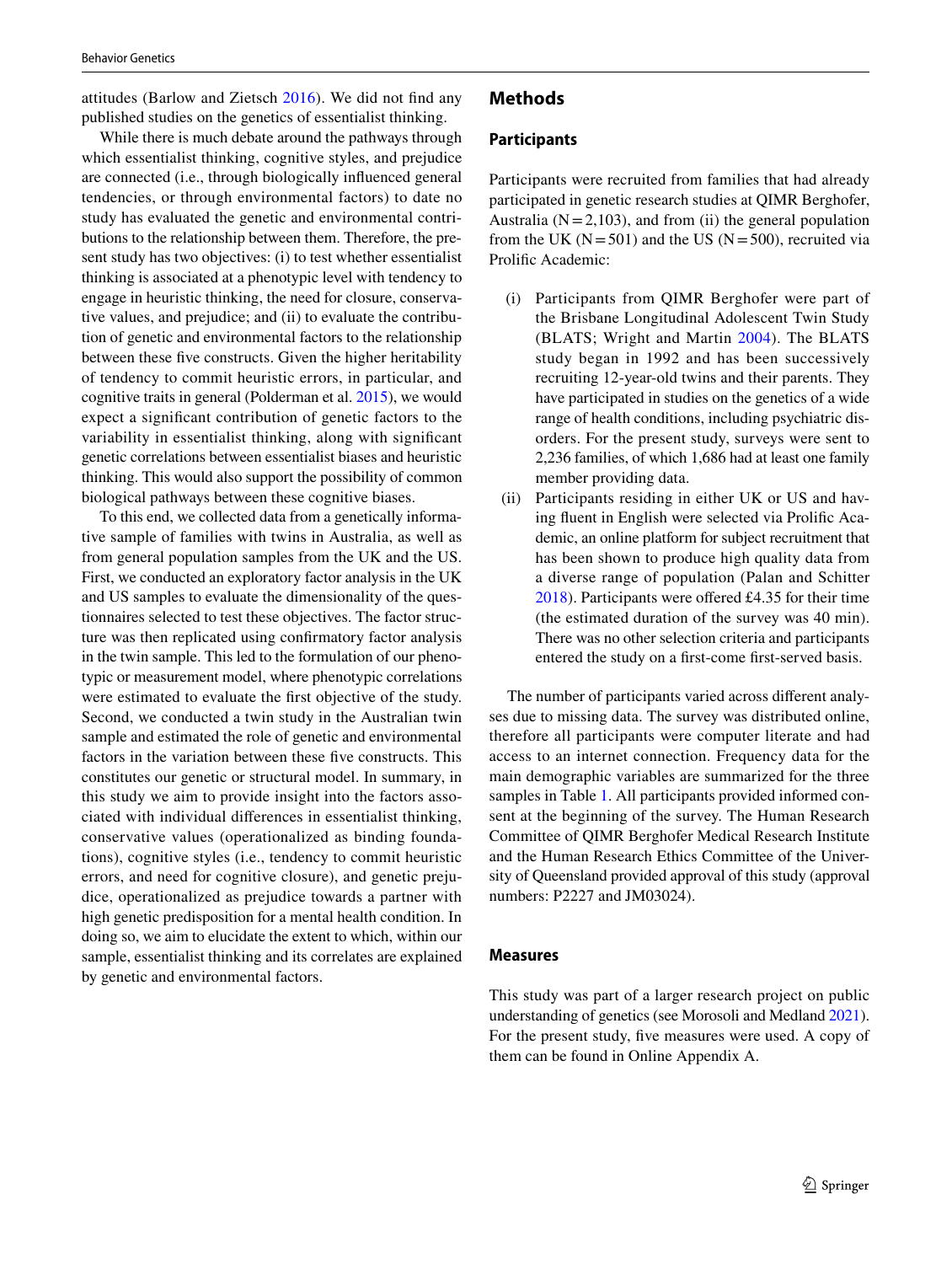<span id="page-3-0"></span>

|           | Table 1 Description of samples based on a selection of demographic |
|-----------|--------------------------------------------------------------------|
| variables |                                                                    |

|                                   | Australia<br>$(N = 2103)$ | United<br>Kingdom<br>$(N = 501)$ | United<br><b>States</b><br>$(N = 500)$ |
|-----------------------------------|---------------------------|----------------------------------|----------------------------------------|
| Age range $(\%)$                  |                           |                                  |                                        |
| $15 - 24$                         | 31.1                      | 22.3                             | 26.0                                   |
| $25 - 34$                         | 44.6                      | 30.9                             | 35.4                                   |
| $35 - 44$                         | 23.0                      | 17.4                             | 21.0                                   |
| $45 - 54$                         | 0.1                       | 13.8                             | 9.4                                    |
| $55 - 64$                         | 0.8                       | 12.8                             | 5.0                                    |
| $65+$                             | 0.3                       | 2.8                              | 3.2                                    |
| Gender (%)                        |                           |                                  |                                        |
| Female                            | 62.6                      | 62.9                             | 47.6                                   |
| Male                              | 37.4                      | 37.1                             | 52.4                                   |
| Highest educational degree $(\%)$ |                           |                                  |                                        |
| Compulsory education*             | 6.1                       | 2.8                              | 1.6                                    |
| Senior high school                | 11.9                      | 21.4                             | 33.0                                   |
| Certificate or diploma            | 26.2                      | 24.1                             | 17.8                                   |
| Undergraduate degree              | 37.4                      | 35.1                             | 36.0                                   |
| Postgraduate degree               | 18.3                      | 16.6                             | 11.6                                   |
| Political orientation** $(\%)$    |                           |                                  |                                        |
| Extremely left-wing               | N/A                       | 3.7                              | 13.1                                   |
| Left-wing                         | N/A                       | 21.7                             | 24.7                                   |
| Somewhat left-wing                | N/A                       | 25.4                             | 20.2                                   |
| Centrist                          | N/A                       | 28.5                             | 21.5                                   |
| Somewhat right-wing               | N/A                       | 13.0                             | 10.2                                   |
| Right-wing                        | N/A                       | 7.0                              | 8.2                                    |
| Extremely right-wing              | N/A                       | 0.6                              | 2.0                                    |

\* Primary and high school up to senior secondary school

\*\* Political orientation data was not collected for Australian sample

### **Biological basis of behavior scale**

Endorsement of biological essentialism was assessed using the biological basis of behavior scale (Bastian and Haslam [2006\)](#page-11-6). The scale is composed of eight items (e.g., "The kind of person someone is can be largely attributed to their genetic inheritance"), evaluated on a 6-point Likert scale that range from *Strongly disagree* to *Strongly agree* with no neutral option.

#### **Cognitive reflection test**

Participants' tendency to commit heuristic errors was measured with the Cognitive Reflection Test (CRT; Frederick [2005\)](#page-11-18). This test contains three questions (e.g., A bat and a ball cost \$1.10 in total. The bat costs \$1.00 more than the ball. How much does the ball cost?) which are designed to trigger an "intuitive" answer (\$0.10) while the correct answer requires more cognitive effort (\$0.05). The number of correct responses indicates the tendency to rely on deliberative rather than heuristic thinking (Frederick [2005](#page-11-18)). This variable was considered ordinal for analytic purposes.

# **Need for closure scale**

Need for closure was measured using the 15-item version of the need for closure scale (Roets and Van Hiel [2011b](#page-12-17)). This scale includes items such as "I dislike questions which could be answered in many different ways", or "I feel uncomfortable when I don't understand the reason why an event occurred in my life". Each item is evaluated on a 6-point Likert scale that ranges from *Completely disagree* to *Completely agree* and we used the sum score of the scale.

#### **Binding foundations**

Napier and Luguri ([2013\)](#page-12-18) proposed that 18 out of the 30 items from the Moral Foundations Questionnaire (Graham et al. [2011](#page-11-19)) could be grouped into one overarching moral drive, *binding foundations*, which in turn is strongly associated with self-identified conservatism (Strupp-Levitsky and Jost [2020](#page-12-19)). Binding foundation scores are obtained by aggregating items that measure values related to in-group loyalty and patriotism (e.g., "People should be loyal to their family members, even when they have done something wrong"), obedience to authority (e.g., "Respect for authority is something all children need to learn"), sanctity and natural order (e.g., "I would call some acts wrong on the grounds that they are unnatural"). In the Moral Foundations Questionnaire, respondents indicate how relevant each statement is for them when they decide whether something is right or wrong (from *Not at all relevant* to *Extremely relevant*), and how important it is for them when making decisions (from *Strongly disagree* to *Strongly agree*), on a 6-point Likert scale. We used bindings foundations to measure conservative values.

# **Prejudice**

Participants were asked if they agreed or disagreed (i.e., two response options) with the following statement: "I wouldn't choose a partner who has a strong genetic predisposition for T", where T could be *alcohol dependence*, *depression*, or *schizophrenia*. Responses to the three questions were combined into a sum score that ranged from 0 to 3. This variable was considered ordinal for analytic purposes.

### **Statistical analysis**

#### **Phenotypic study**

We computed factor scores after assessing dimensionality for biological basis of behavior scale, need for closure scale,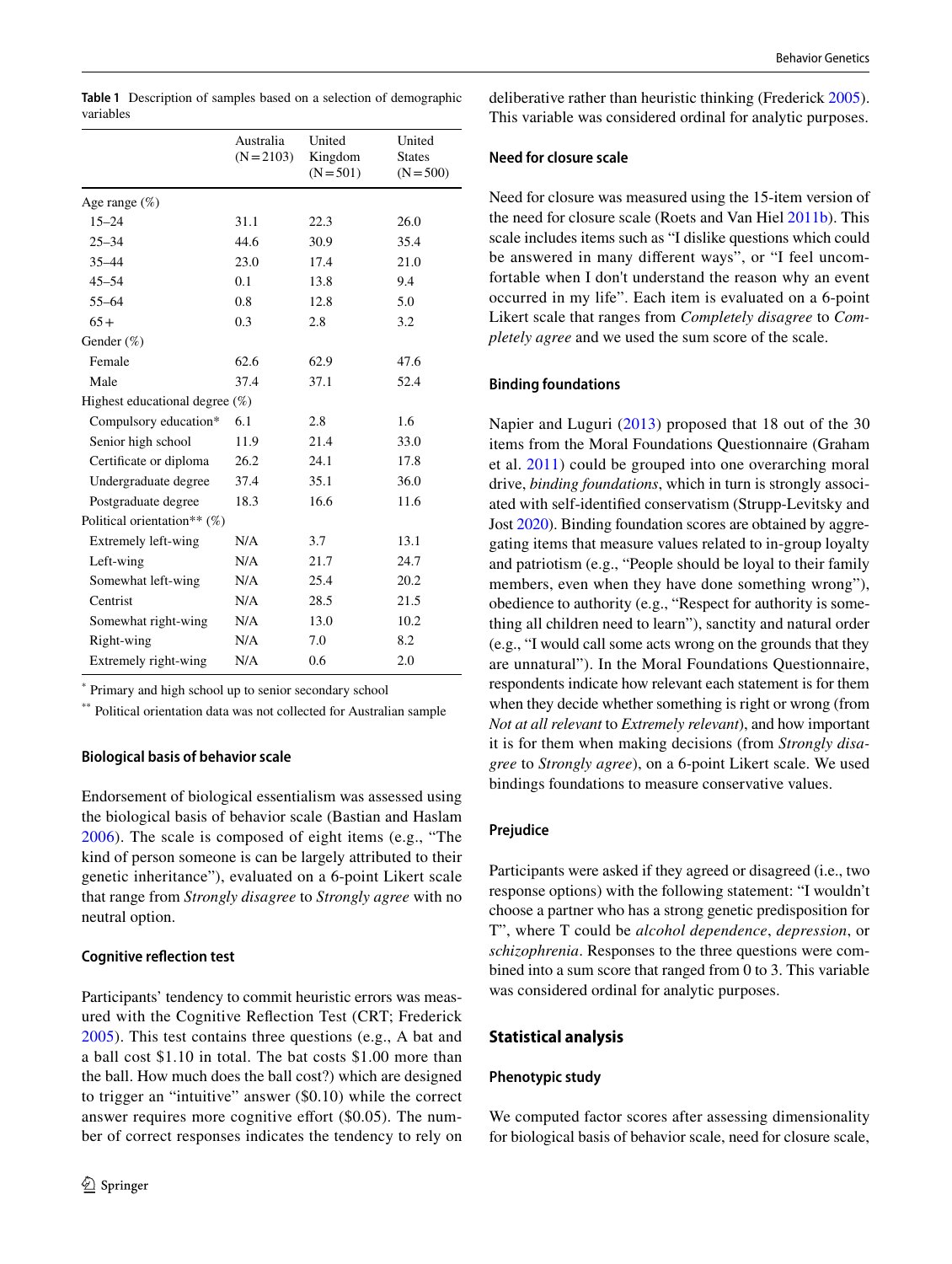and binding foundations items instead of analyzing sum scores, following recent recommendations on questionnaire scoring (McNeish and Wolf [2020\)](#page-12-20). Due to their low number of indicators, factor analysis was not conducted for cognitive reflection test scores and prejudice towards a partner (Hair and Anderson [2018\)](#page-11-20). However, their internal consistency was evaluated using Cronbach's alpha and sum scores were computed. The dimensionality of biological basis of behavior scale, need for closure scale, and binding foundations items was evaluated in the following way:

- (i) Exploratory factor analysis (EFA). EFA was conducted using the psych R-package (Revelle [2020](#page-12-21)) in the samples from general population for each questionnaire independently, with oblimin rotation and maximum likelihood estimation. Suitability of the data for factor analysis was evaluated using the KMO measure and Bartlett's test (Bartlett [1937](#page-11-21); Dziuban and Shirkey [1974](#page-11-22)). The optimal number of factors was evaluated using the scree test, parallel analysis, Velicer's MAP, Kaiser's criterion, and the VSS test (Horn [1965](#page-11-23); Revelle and Rocklin [1979;](#page-12-22) Velicer [1976](#page-12-23)). The number of factors retained was the average number of factors recommended across dimensionality criterions. Only items with factor loadings higher than  $0.50$  were retained for any given factor.
- (ii) Confirmatory factor analysis (CFA). The factor structure identified in the EFA was tested in the twin sample. In order to avoid bias due to dependency of scores (Rebollo et al. [2006\)](#page-12-24), CFA was conducted in OpenMx (Neale et al. [2016\)](#page-12-25) which allows the use of full-information maximum likelihood to analyze data from relatives. Goodness of fit was evaluated using RMSEA, TLI, and BIC indices for each model (Akaike [1987](#page-11-24); Hu and Bentler [1999\)](#page-11-25).
- (iii) Factor scores were computed for each construct using maximum likelihood in OpenMx (Neale et al. [2016](#page-12-25)).

For our first objective, several models were tested. First, the effect of age, gender, and their interaction was regressed out from the observed scores via a linear regression using the FIML method in OpenMx. Subsequently, phenotypic correlations were calculated using the residual scores. Correlations across measures were calculated after testing if means, variances, and covariances could be constrained to be equal across twin order and twin order and zygosity. Correlations between constructs were computed in OpenMx (Neale et al. [2016](#page-12-25)). The polytomous items evaluating partner choice (four possible scores from 0 to 3) and the cognitive reflection test scores (same response range) were analyzed using a liability-threshold model (Rijsdijk and Sham [2002\)](#page-12-26) and polychoric correlations were calculated. The significance of coefficients was evaluated using likelihood-based 95% confidence intervals (Neale and Miller [1997](#page-12-27)). Data preparation, as well as descriptive and preliminary analysis, were conducted in R v4.0.3 (R Core Team [2020\)](#page-12-28).

#### **Genetic study**

For our second objective, within-trait and cross-trait crosstwin correlations were estimated within a model where variances and means were constrained to be equal across zygosity groups. Twin zygosity was determined using genome-wide genotyping (95% of participants) while a standardized questionnaire was used for the remaining 5% of participants, with an accuracy of approximately 98% (Heath et al. [2003](#page-11-26)). The appropriateness of multivariate genetic modelling was evaluated based on three criteria: (i) the phenotypic correlation between two given phenotypes was statistically significant from zero and higher than 0.10; (ii) the cross-twin cross-trait correlation for MZ pairs was higher than for DZ pairs; and (iii) the crosstwin cross-trait correlation in MZ pairs was significantly different from zero. These requisites ensure that there is a meaningful covariance to decompose and that the constructs are influenced by genetic or family factors to some extent, which is an underlying assumption of the classical twin design.

Bivariate genetic models were fit to each pair of measures that met these requirements (9 bivariate analyses in total). Given that no specific causal order between variables was hypothesized, we estimated a correlated factors model that does not assume ordering of the variables (Loehlin [1996](#page-12-29); see Fig. [1\)](#page-5-0). Structural Equation Models (SEM) were fitted to raw data using full information maximum likelihood (FIML) with the R-package OpenMx v2.18.1 (Neale et al. [2016\)](#page-12-25). All genetic models using the direct variance method (Verhulst et al.  $2019$ ).  $V_C$  was not modelled when  $r_{DZ}$  was less than half of  $r_{MZ}$ . In those cases,  $V_D$  was modelled instead. In addition,  $V_D$  was only modelled if  $V_A$  was significantly different from zero. In the cases were only  $V_D$  was significantly different from zero,  $V_D$  was dropped from the model and only  $V_A$  was estimated instead, since significant dominance genetic variance in the absence of additive genetic variance is highly unlikely (McGue and Christensen [1997](#page-12-31)). Goodness of fit was evaluated by comparing the genetic model against a saturated model using a log-likelihood ratio test (LRT) and by evaluating the RMSEA and TLI indices of each model (Akaike [1987](#page-11-24); Hu and Bentler [1999\)](#page-11-25). The accuracy of the obtained parameters was assessed using likelihood-based 95% confidence intervals (Neale and Miller [1997](#page-12-27)). We direct the reader to Barlow [\(2019](#page-11-27)) for a very accessible review on the use of twin studies for psychological research and its basic assumptions.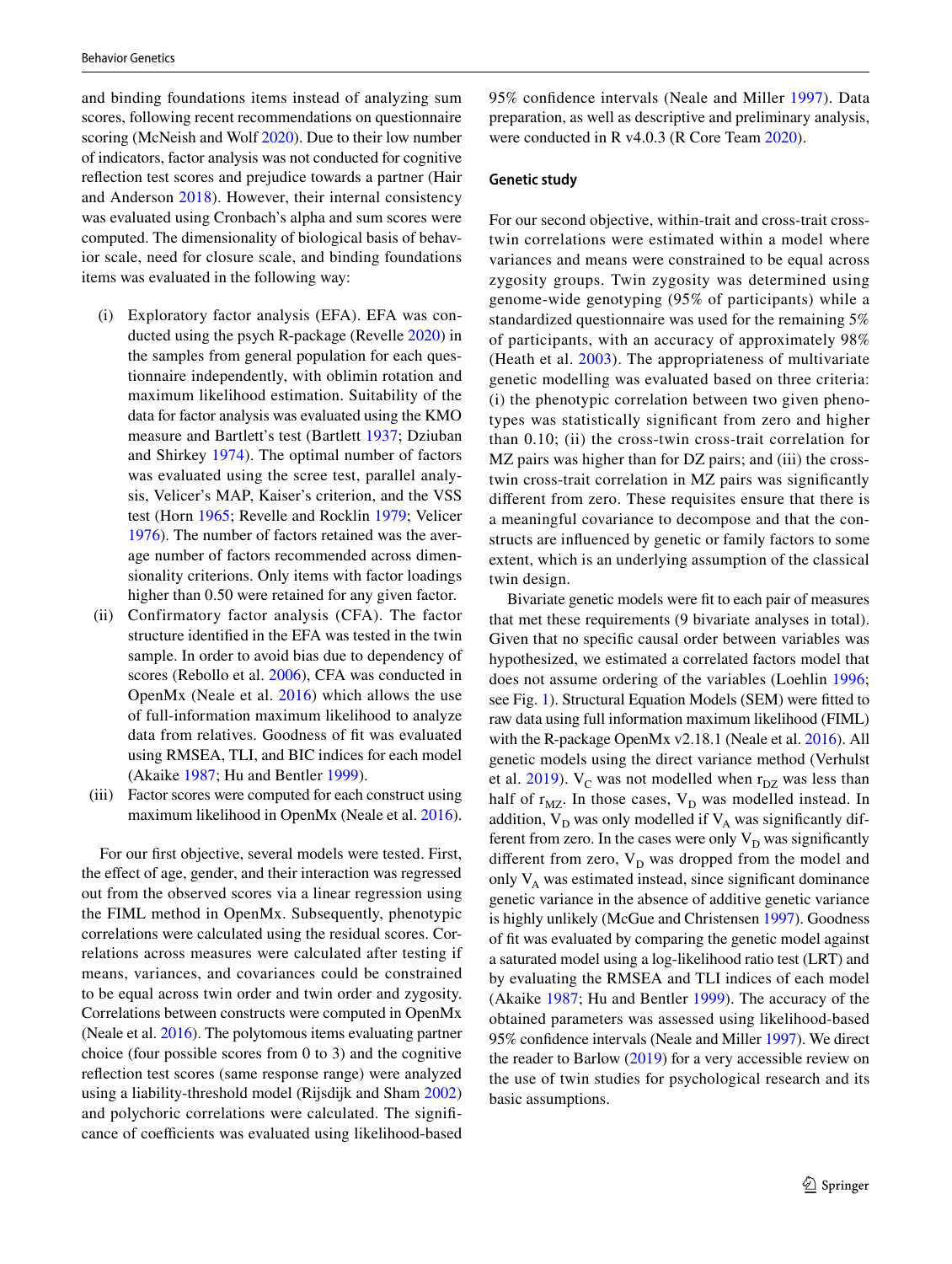<span id="page-5-0"></span>**Fig. 1** Path diagram of the bivariate model with the latent factors A, C, and E and their influence on the liability (L) to cognitive reflection (CRT), as modeled in the liabilitythreshold model, and on genetic essentialism (GE). Variables in circles represent latent variables or factors. Variables in boxes represent observed (measured) variables. Single-headed arrows (paths) represent causal relationship between the latent and observed variables. Doubleheaded arrows define correlations between variables



# **Results**

# **Phenotypic study**

Bartlett's test for sphericity and Measure of Sampling Adequacy suggested that EFA was appropriate for the biological basis of behavior scale, the need for closure scale, and the binding foundations items in the combined UK and US sample. EFA showed that a 2-factor structure had the best fit for the three questionnaires:

The two factors extracted for the *biological basis of behavior scale* separated positively-worded items (4 indicators) and negatively-worded items (4 indicators). We interpret the first factor as 'degree to which someone believes that there are kinds of people and these are genetically determined' and we will refer to this factor as *genetic essentialism*. Items in the second factor referred to the 'degree to which someone rejects the idea of any genetic influence on any human trait' and we will refer to this factor as *genetic indeterminism*.

The two factors in the *need for closure scale* grouped items measuring close-mindedness, and dislike for ambiguity and unpredictability (9 indicators), labelled *need for*  *predictability*, and items measuring need for order and routine (3 indicators), or *need for order*. Factor loadings of three items of the need for closure scale were below the 0.50 cut-off and were excluded from subsequent analyses. Most *binding foundations items* loaded into one factor, labelled conservative values, which included items measuring respect for authority, patriotism, and traditional values (9 indicators). The second factor (2 indicators) grouped two items measuring the importance of being loyal to the group. This factor was dismissed as the number of indicators was below the minimum recommended for factor analysis (Hair et al. [2018\)](#page-11-20). There were also six items with factor loadings below the 0.50 cut-off which were excluded from subsequent analyses. A complete list of which items loaded into which factors and detailed results from factor extraction can be found in Appendix B.

Factor structure was then replicated using CFA in the twin sample. Factor structure of biological basis scale and need for closure scale showed identical goodness of fit  $(CFI = 0.93, TLI = 0.92$  and RMSEA = 0.04), while the factor structure of binding foundations showed only marginal fit to the data (CFI =  $0.81$ , TLI =  $0.78$  and RMSEA =  $0.06$ ). As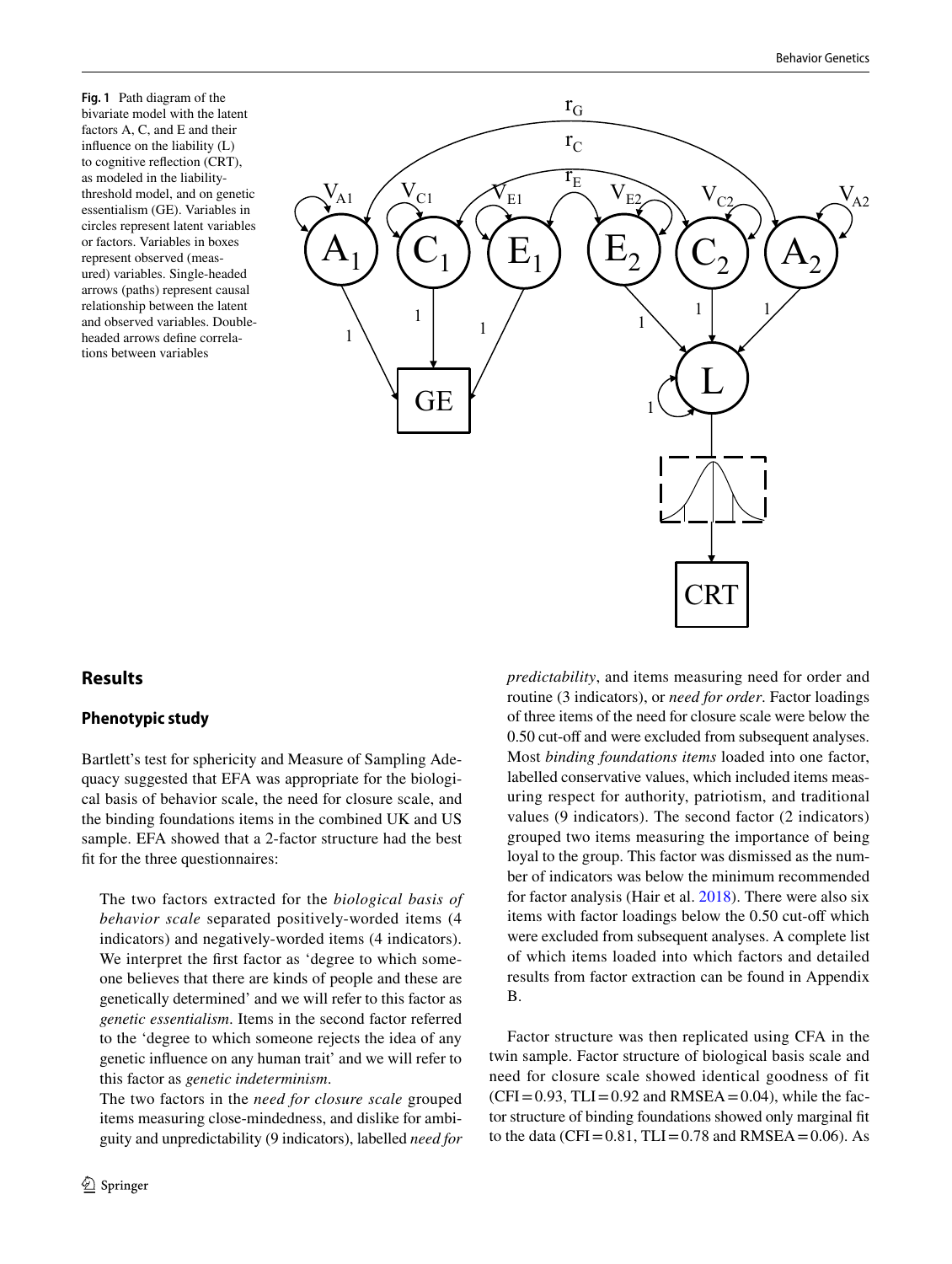<span id="page-6-0"></span>

|  | Table 2 Phenotypic correlation matrix across all measures |  |  |  |  |  |
|--|-----------------------------------------------------------|--|--|--|--|--|
|--|-----------------------------------------------------------|--|--|--|--|--|

|       | Genetic essential-<br>ism(1)      | Genetic indeter-<br>minism $(2)$ | Need for predict-<br>ability $(3)$ | Need for order (4)               | Conservative<br>values $(5)$           | Cognitive reflec-<br>tion test $(6)$ | Prejudice (7)                |
|-------|-----------------------------------|----------------------------------|------------------------------------|----------------------------------|----------------------------------------|--------------------------------------|------------------------------|
| (1) 1 |                                   | $-0.64$<br>$[-0.68, -0.60]$      | $0.15$ [0.09, 0.21]                | $0.19$ [0.13, 0.25]              | $0.47$ [0.42, 0.51]                    | $-0.23$ [ $-0.29$ ,<br>$-0.17$ ]     | $0.11$ [0.05, 0.17]          |
| (2)   | $-0.24$ * [ $-0.24$ ,<br>$-0.191$ | $\overline{1}$                   | $0.05$ [0.02, 0.11]                | $0.07$ [0.01, 0.13]              | $0.12$ [0.06, 0.18]                    | $-0.06$ [ $-0.12$ ]<br>0.001         | $0.09$ [0.03, 0.15]          |
| (3)   | $0.19*$ [0.13, 0.22]              | $0.07$ [0.03, 0.12]              | - 1                                | $0.66$ [0.62, 0.69]              | $0.22$ [0.16, 0.28]                    | $-0.08$ [ $-0.14$ ,<br>$-0.021$      | $0.13$ [0.07, 0.19]          |
| (4)   | $0.15*$ [0.11, 0.20]              | $0.03$ [- 0.01,<br>0.081         | $00.50*$ [00.46,<br>00.531         | -1                               | $0.32$ [0.26, 0.37]                    | $-0.14$ [ $-0.20$ ,<br>$-0.08$ ]     | $0.13$ [0.07,0.19]           |
| (5)   | $.22*$ [0.17, 0.26]               | $0.08$ [0.03, 0.13]              | $00.16*$ [00.11,<br>00.201         | $0.20*$ [0.15, 0.24] 1           |                                        | $-0.30$ [ $-0.35$ ,<br>$-0.24$ ]     | $0.20$ [0.14, 0.26]          |
| (6)   | $-.10*[-0.16,$<br>$-0.05$ ]       | $-0.10*[-0.12,$<br>$-0.04$ ]     | $-0.11*$ [-0.16,<br>$-0.06$ ]      | $-0.06$ [ $-0.11$ ,<br>$-0.01$ ] | $-0.25 \times [-0.30, 1]$<br>$-0.20$ ] |                                      | $-0.06$ [ $-0.12$ ]<br>0.011 |
| (7)   | $0.16*$ [0.11, 0.22]              | $0.00$ [ $-0.05$ ,<br>0.051      | $0.12*$<br>[0.07, 0.17]            | $0.09$ [0.04, 0.15]              | $0.16*$ [0.11, 0.22] $-0.09$ [-0.16,   | $-0.031$                             | -1                           |

Phenotypic correlations across phenotypes in the twin sample presented below the diagonal and in the combined UK and US sample above the diagonal. Correlations were corrected for age, gender, and their interaction. 1 = genetic essentialism; 2 = genetic indeterminism; 3 = need for predictability;  $4 =$  need for order;  $5 =$  conservative values;  $6 =$  cognitive reflection test;  $7 =$  prejudice towards a partner with high genetic predisposition for mental health condition

\* In bold, phenotypic correlations that met our criteria for genetic modelling

a final step, factor scores were computed for those participants with less than 20% missing data within questionnaire. Finally, Cronbach's alpha for cognitive reflection test and prejudice in the combined UK and US sample was 0.76 and 0.78, respectively, while in the twin sample reliability values were 0.73 and 0.81.

Next, phenotypic correlations across all constructs were computed (see Table [2](#page-6-0)). Most phenotypic correlations in the twin sample were significantly different from zero. Correlations ranged in magnitude from  $-0.06$  [ $-0.11$ ,  $-0.01$ ], between cognitive reflection and genetic essentialism, to − 0.25 [− 0.30, − 0.20] between conservative values and cognitive reflection. Correlations were lower in the twin sample than in the general population sample on average. In the twin sample, at least one factor of each construct was significantly correlated with the other measures. Genetic essentialism was significantly associated with every other construct. Need for predictability was significantly correlated with every construct, except genetic indeterminism. Conservative values were associated with all construct except genetic indeterminism. Finally, cognitive reflection test scores were significantly correlated with all the other measures except for need for order, and prejudice. Out of the 21 combinations of two traits, 14 were statistically significant from zero in the twin sample (in bold and with an asterisk in Table [2\)](#page-6-0) and were further evaluated for the genetic study.

#### **Genetic study**

#### **Assumption testing**

Data was available for 2103 twins. The *minimum* number of complete twins for any given analysis was 493 twin pairs (229 MZ pairs, and 264 DZ pairs) and 841 unpaired individual twins (315 MZ participants, and 526 DZ participants). There was no evidence of statistically significant differences in thresholds, means, or variances across twin order or zygosity. MZ and DZ intra-twin correlation patterns suggested that an ADE model would fit all phenotypes best except for conservative values, were correlation patterns did suggest influence of  $V_C$ . Within-trait and cross-trait twin correlations for MZ and DZ pairs can be found in Table [3](#page-7-0). Based on the cross-twin cross-trait correlations, bivariate genetic analyses were only conducted for 9 out of the 14 combinations of traits. That is, genetic factors did not explain the association between genetic essentialism and cognitive reflection test scores, need for predictability, and prejudice, neither did they explain the association between cognitive reflection test scores and prejudice.

#### **Twin models**

At the univariate level, the seven constructs showed some degree of genetic influence, with cognitive reflection test scores showing the strongest genetic influence ( $V_A = 59\%$ ) and genetic essentialism showing the weakest ( $V_A = 17\%$ ). The low genetic influence on genetic essentialism along with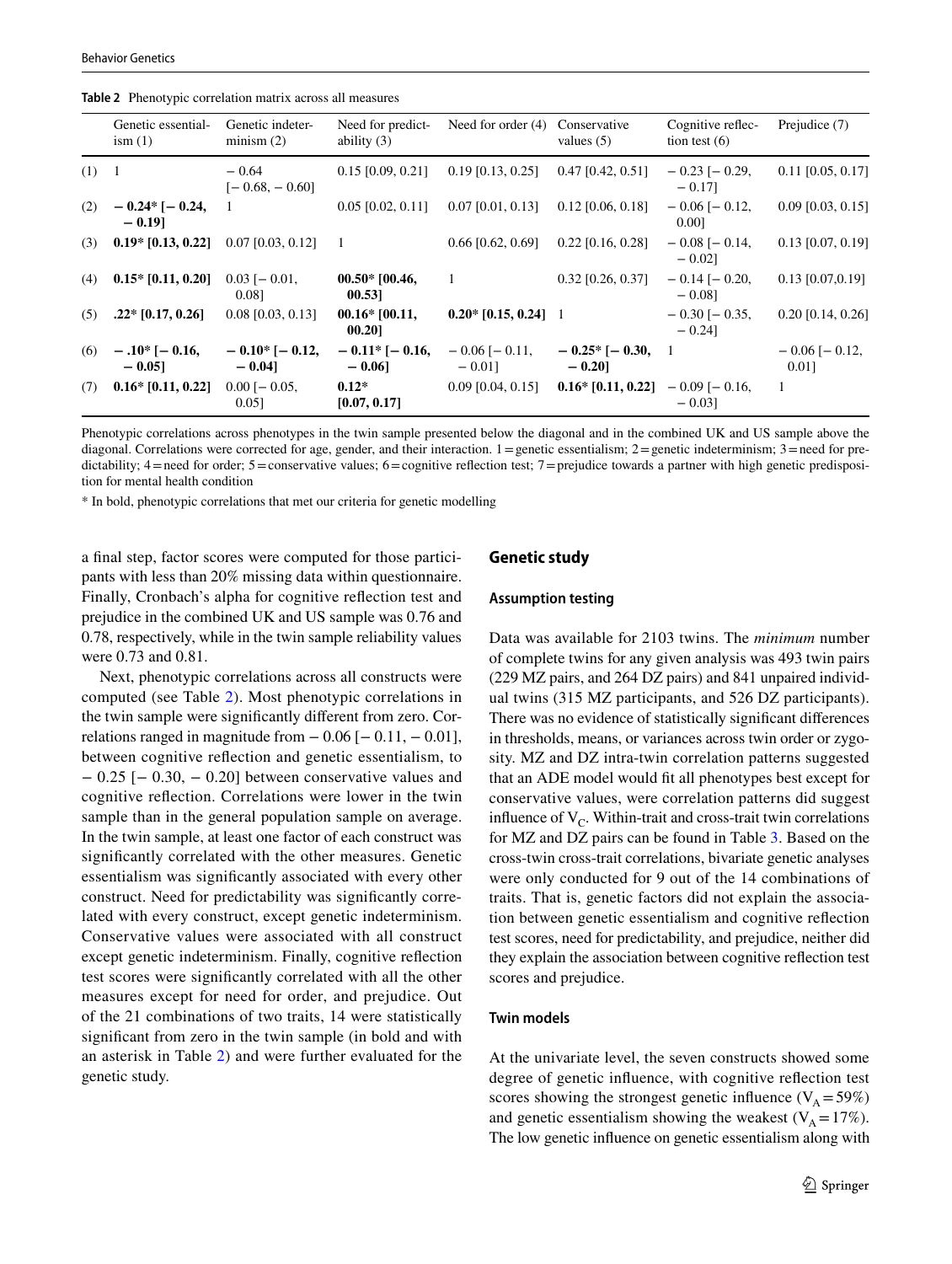<span id="page-7-0"></span>**Table 3** Cross-twin cross-trait correlations for each combination of measures and within-trait correlations

Cross-twin cross-trait correlations

|                | Genetic essential-<br>ism(1)     | Genetic indeter-<br>minism $(2)$ | Need for predict-<br>ability $(3)$ | Need for order<br>(4)          | Conservative<br>values $(5)$                          | Cognitive reflec-<br>tion test $(6)$ | Prejudice (7)                |
|----------------|----------------------------------|----------------------------------|------------------------------------|--------------------------------|-------------------------------------------------------|--------------------------------------|------------------------------|
| 1              |                                  | $-0.03$ [ $-0.04$ ,<br>0.051     | $0.10$ [0.02, 0.18]                | $0.06$ [ $-0.02$ ,<br>0.14]    | $0.21$ [0.13, 0.28]                                   | $-0.10$ [ $-0.18$ ,<br>$-0.02$ ]     | $0.17$ [0.07, 0.26]          |
| 2              | $-0.15$ [ $-0.22$ ,<br>$-0.07$ ] |                                  |                                    |                                |                                                       | $-0.16$<br>$[-0.24, -0.07]$          |                              |
| 3              | $0.09$ [0.01, 0.12]              |                                  |                                    |                                | $0.26$ [0.17, 0.34] 0.08 [0.01, 0.16] $-0.11$ [-0.19, | $-0.03$ ]                            | $-0.02$ [ $-0.12$ ,<br>0.081 |
| $\overline{4}$ | $0.08$ [0.00, 0.17]              |                                  | $0.03$ [- 0.06,<br>$0.12$ ]        |                                | $0.16$ [0.08, 0.23]                                   |                                      |                              |
| 5              | $0.05$ [ $-0.04$ ,<br>$0.13$ ]   |                                  | $0.02$ [- 0.06,<br>$0.10$ ]        | $0.03$ [ $-0.06$ ,<br>$0.11$ ] |                                                       | $-0.25$ [ $-0.32$ ,<br>$-0.18$ ]     | $0.03$ [- 0.05, 0.12]        |
| 6              | $-0.12$ [ $-0.21$ ,<br>$-0.03$ ] | $0.05$ [ $-0.04$ ,<br>0.13       | $-0.07$ [ $-0.16$ ,<br>0.01]       |                                | $-0.12$ [ $-0.21$ ,<br>$-0.11$ ]                      |                                      |                              |
| 7              | $0.10$ [0.00, 0.19]              |                                  | 0.04<br>$[-0.06, 0.13]$            |                                | $0.09$ [- 0.01,<br>$0.19$ ]                           |                                      |                              |
|                | Within-trait correlations        |                                  |                                    |                                |                                                       |                                      |                              |
|                |                                  | $\mathfrak{D}$                   | 3                                  | $\overline{4}$                 | $5*$                                                  | 6                                    | $\tau$                       |
| MZ             | $0.19$ [0.07, 0.30]              | $0.15$ [0.02, 0.26]              | $0.32$ [0.20, 0.42]                | $0.36$ [0.25, 0.45]            | $0.56$ [0.52, 0.57]                                   | $0.63$ [0.53, 0.72]                  | $0.38$ [0.22, 0.52]          |
| DZ             | $0.04$ [ $-0.07$ ,<br>$0.16$ ]   | $0.06$ [ $-0.04$ ]<br>$0.17$ ]   | $0.11$ [0.00, 0.22]                | $0.09$ [- 0.03,<br>0.201       | $0.37$ [0.27, 0.46]                                   | $0.17$ [0.04, 0.30]                  | $0.16$ [0.00, 0.33]          |

Top panel: Cross-trait correlations for MZ pairs presented above the diagonal and below the diagonal for DZ pairs. Bottom panel: within-trait correlations. Shaded cells indicate combinations of phenotypes where there was no evidence of genetic influence in their covariance

\* Only conservative values indicated influence of shared-environmental factors

no influence of shared-environment suggests that individual differences in these beliefs (within the current population) are mostly due to the participants' unique experiences. In general, the genetic correlations were moderate to high while the environmental correlations were low, with the exception of need for predictability and need for order (see Table [4](#page-8-0)). We found significant genetic and environmental correlations between genetic essentialism and (i) the need for predictability; (ii) conservative values; and (iii) prejudice, which points towards shared sources of genetic and environmental variation, which could also be consistent with a causal relationship between a genetic tendency towards essentialist thinking and those variables (De Moor et al. [2008](#page-11-28)). These correlations were positive, indicating that factors associated with higher endorsement of genetic essentialism are associated with more conservative values and prejudice in the context of mental health genetics. We also found significant genetic and environmental correlations between conservative values and need for predictability, and a significant genetic correlation between conservative values and cognitive reflection test scores. This correlation was negative, indicating that tendency to commit heuristic errors and conservative values might share genetic pathways, and that the factors associated with committing *less* heuristic errors would be associated with endorsing *less* conservative values.

Genetic bivariate models showed good fit: RMSEA values were between 0.00 and 0.01, TLI values between 0.97 and 1, and the LRT did not show differences between the saturated model and the fitted model. Variance components, correlations, and percentage of variance explained by each component for the nine bivariate comparisons are also presented in Table [4.](#page-8-0)

# **Discussion**

# **Summary**

In this study, we estimated the genetic and environmental contributions to individual differences in biological essentialism, a core facet of essentialist thinking. In addition, we also estimated the genetic and environmental contributions to the relationship between essentialism and heuristic thinking, need for closure, conservative values, and prejudice. By using genetically informative data, we were able to provide some information about which of these variables are influenced by genetic factors and whether they share a proportion of their genetic or environmental pathways. The first main finding of this study is that we confirmed that genetic essentialism is associated with specific components of need for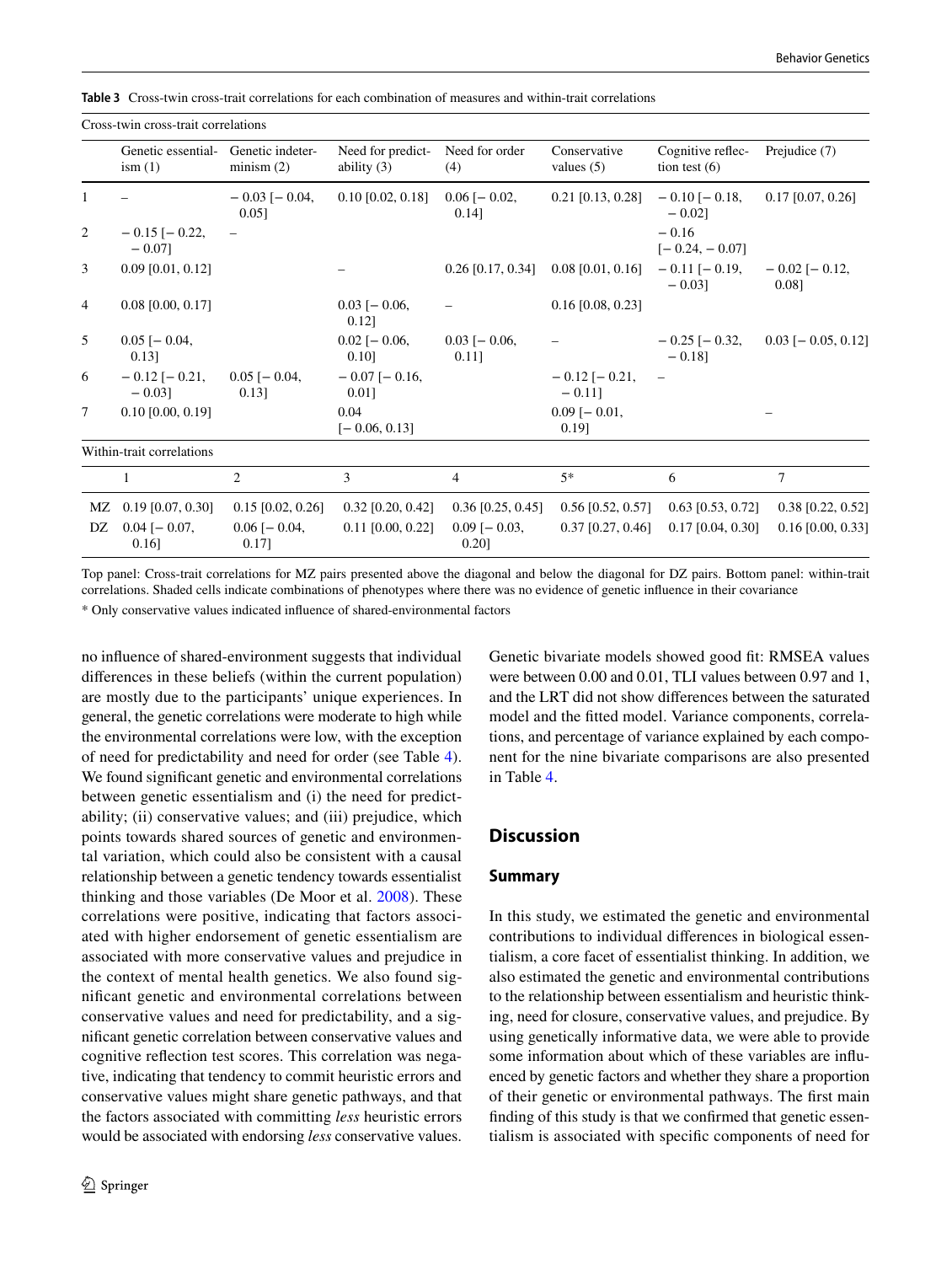<span id="page-8-0"></span>**Table 4** Standardized variance components and genetic and environmental correlations from best fitting bivariate twin model between phenotypes. Variance components on the diagonal (shaded). Genetic  $(r_A)$  and environmental correlations  $(r_E)$  on the lower triangle of the matrices. Proportion of variance explained by either genetic factors or unique environmental factors presented on the upper triangle of the matrices

| A   | Genetic essential-<br>ism(1) | Genetic inde-<br>terminism $(2)$  | Need for predict-<br>ability $(3)$ | Need for order $(4)$ | Conservative<br>values $(5)$     | Cognitive reflec-<br>tion test $(6)$ | Prejudice (7)          |
|-----|------------------------------|-----------------------------------|------------------------------------|----------------------|----------------------------------|--------------------------------------|------------------------|
|     | $(1)$ 0.17 [0.10, 0.28]      |                                   | 67.0% [24.0, 100]                  |                      | 84.8% [54.9, 100]                |                                      | 91.8% [69.0, 100]      |
| (2) |                              | $0.17$ [0.06,<br>0.271            |                                    |                      |                                  | 95.4% [64.9, 100]                    |                        |
| (3) | $0.55$ [0.19, 1.0]           |                                   | $0.31$ [0.20, 0.36]                | 44.5% [28.0, 59.4]   | 56.8% [13.3, 94.8]               | 83.5% [56.3, 100]                    |                        |
| (4) |                              |                                   | $0.69$ [0.46, 0.53]                | $0.32$ [0.22, 0.42]  | 72.1% [39.6, 100]                |                                      |                        |
| (5) | $0.74$ [0.43, 1.0]           |                                   | $0.27$ [0.06, 0.55]                | $0.42$ [0.21, 0.80]  | $0.35$ [0.12, 0.59]              | 96.2% [72.7, 100]                    |                        |
| (6) |                              | $-0.32$<br>$[-0.64,$<br>$-0.07$ ] | $-0.18$ [ $-0.39$ ,<br>0.001       |                      | $-0.51$ [ $-0.86$ ,<br>$-0.33$ ] | $0.59$ [0.48, 0.68]                  |                        |
| (7) | $0.68$ [0.35, 1.0]           |                                   |                                    |                      |                                  |                                      | $0.36$ [0.21, 0.49]    |
| Ε   |                              | 2                                 | 3                                  | $\overline{4}$       | 5                                | 6                                    | 7                      |
| (1) | $0.83$ [0.72, 0.93]          |                                   | 33.0% [0.0, 76.0]                  |                      | 15.2% [0.00, 45.1]               |                                      | 8.2% [0.0, 31.0]       |
| (2) |                              | $0.83$ [0.73,<br>0.941            |                                    |                      |                                  | $4.6\%$ [0.0, 35.1]                  |                        |
| (3) | $0.08$ [0.00, 0.18]          |                                   | $0.69$ [0.59, 0.80]                | 55.5% [40.6, 72.0]   | 43.2% [5.2, 86.6]                | 16.5% [0.0, 43.7]                    |                        |
| (4) |                              |                                   | $0.41$ [0.32, 0.49]                | $0.68$ [0.58, 0.78]  | 27.9% [0.0, 60.4]                |                                      |                        |
| (5) | $0.05$ [0.00, 0.16]          |                                   | $0.12$ [0.01, 0.23]                | $0.10$ [0.00, 0.21]  | $0.44$ [0.37, 0.53]              | $3.8\%$ [0.0, 27.3]                  |                        |
| (6) |                              | $0.01$ [ $-0.12$ ,<br>$0.14$ ]    | $0.03$ [- 0.10, 0.16]              |                      | $-0.02$ [ $-0.16$ ,<br>$0.11$ ]  | $0.41$ [0.32, 0.51]                  |                        |
| (7) | $-0.02$ [ $-0.15$ ,<br>0.10] |                                   |                                    |                      |                                  |                                      | $0.64$ [0.51,<br>0.79] |

Note:  $V_c = 0.21$  [0.00, 0.39]

closure (i.e., need for predictability and close-mindedness;  $r = 0.19$  [0.13, 0.22]), conservative values ( $r = 0.22$  [0.17, 0.26]), the tendency to commit heuristic errors  $(r = -0.10)$  $[-0.16, -0.05]$ , and prejudice  $(r=0.16 \; [0.11, 0.22])$ . These findings replicate those of Keller [\(2005\)](#page-11-13) and extend them to show how genetic essentialism is also associated with heuristic thinking and conservative values as measured by binding foundations.

The second main finding is that genetic essentialism is mostly explained by non-shared environment ( $V_E = 0.83$ ), with additive genetic effects explaining just under 20% of the variance  $(V_A = 0.17)$ . We also found significant genetic and environmental correlations between genetic essentialism, need for predictability, and conservative values. This would be compatible with a causal relationship between them. That is, if need for predictability causally influenced genetic essentialism, all genetic and environmental factors that influence need for predictability would also influence, through the causal chain, essentialist thinking. That is, genetic and environmental correlations between the two traits must be significant (De Moor et al. [2008](#page-11-28)).

#### **Comparison with previous investigations**

This study provided the first estimate of the heritability of any measure of essentialist thinking therefore no comparison is possible. For the other measures, we found very similar estimates to those previously published. We found a heritability estimate of 31–32% [20.0, 36.0] for need for predictability and need for order, very close to the 36% estimate by Ksiazkiewicz et al. ([2016](#page-11-16)) for the whole of need for closure scale. We also found a heritability estimate of 59% [48.0, 68.0] for the cognitive reflection test, where Itamar and Aner  $(2011)$  $(2011)$  $(2011)$  found it to be 61%. Moreover, Lewis et al.  $(2014)$  $(2014)$  $(2014)$ , using a generalized measure of prejudice, reported a heritability estimate of 38%. We found that our own specific measure of genetic prejudice in the context of mental health, had a heritability of 36% [21.0, 49.0]. The only exception was the heritability estimate for binding foundations (which we use as a proxy for conservatism). Smith et al. [\(2017\)](#page-12-12) found heritability estimates for a binding foundations sum score that ranged from 6 to 22%, depending on gender and on wave of data collection, while we found a heritability of 35% [12.0, 59.0]. We believe that both estimates are valid and discrepancy in the results may be driven by different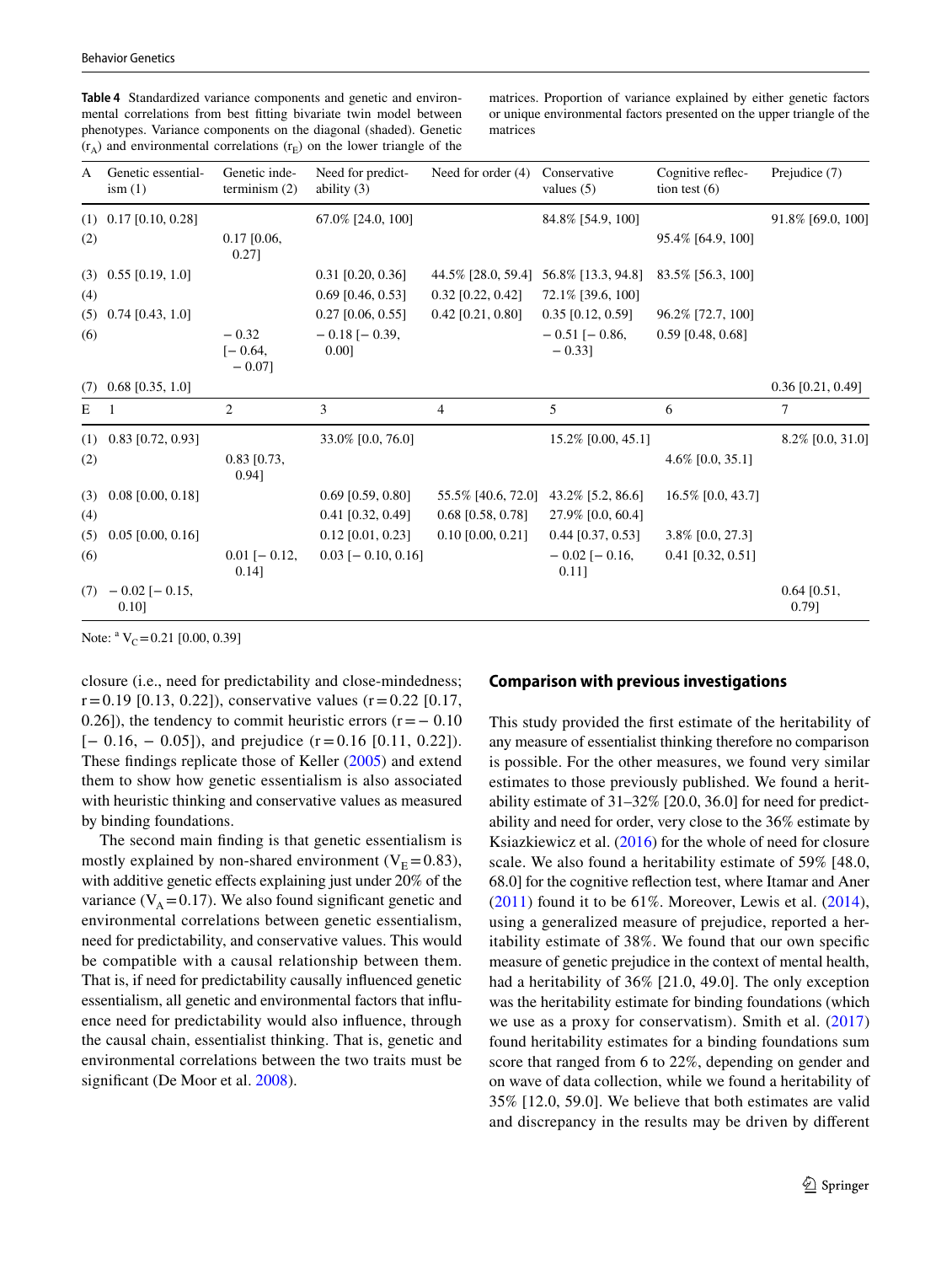sample size. Smith et al.  $(2017)$  $(2017)$  $(2017)$  estimated the heritability in two samples of 586 and 588 twins, while our analyses are based on data from 2,103 twins. This provides us with confidence in the reliability of our estimates. We also found influence of shared environmental factors in binding foundations while Smith et al. [\(2017](#page-12-12)) did not. This is also expected when sample size increases, as shared-environmental influences require more statistical power to be detected (Keller and Coventry [2005](#page-11-30)).

#### **Interpretation of findings and implications**

Essentialist thinking is a pervasive, persistent reasoning bias, which has been shown to vary across individuals, topics, and cultures. Our findings support the idea that individual differences in essentialist beliefs, at least the ones about biological essences, are more likely to stem from unique experiences rather than cognitive traits influenced by genetic factors or even shared environmental influences. Given the moderate to high heritability previously found in cognitive ability and style (such as need for closure), and the lack of genetic correlation between genetic essentialism and cognitive reflection scores, individual differences are more likely to be due to socialization processes rather than shared biological pathways with heuristic processes (at least in the sample under study).

The findings regarding significant genetic and environmental correlations between genetic essentialism and (i) need for predictability ( $r_A = 0.55$  [0.19, 1],  $r_E = 0.08$  [0.00, 0.18]), and (ii) conservative values  $(r_A = 0.74 \, [0.43, 1],$  $r_E = 0.05$  [0, 0.16]) provide some support to the hypothesis of need for closure underlying essentialist categorization and conservative ideologies (Roets and Van Hiel [2011a](#page-12-6)). However, these results must be taken with caution given that environmental correlations estimates and phenotypic correlations were very low. Also, the cross-twin cross-trait correlations between genetic essentialism and need for predictability were almost identical between MZ and DZ pairs ( $r_{MZ}$  = 0.10 [0.02, 0.18],  $r_{DZ}$  = 0.09 [0.01, 0.12]), and additive genetic factors cannot be disentangled from shared-environment. Interestingly, despite a moderate heritability estimate for genetic prejudice, the only statistically significant genetic correlation was found between prejudice and genetic essentialism. While most important factors driving individual differences in this specific measure of genetic prejudice ( $V_E = 64\%$ ), there is some degree of familial aggregation ( $V_A = 36\%$ ). These familial factors are genetically correlated with those of genetic essentialism  $(r_A = 0.68 \, [0.35, 1])$ , but not with those underlying need for predictability, need for order, conservative values, or cognitive reflection, which does not support the hypothesis of need for closure and conservative ideologies underlying this particular type of

prejudice (Roets and Van Hiel [2011a\)](#page-12-6). A possible avenue of enquiry could be evaluating how participants' family history and genetic risk scores correlate with their beliefs about a biological basis of behavior. Another finding that should be further explored is the significant genetic correlation between conservative values and cognitive reflection test, with genetic factors explaining the majority of the moderate phenotypic correlation between the two traits  $(r_A = -0.25 [-0.30, -0.20])$ . This supports some genetic overlap between conservative moral and heuristic thinking, which in turn support previous literature on low-effort thought promoting political conservatism (Eidelman et al. [2012](#page-11-31)). Furthermore, the significant genetic correlation between conservative values and need for predictability  $(r_A = 0.27 \, [0.06, 0.55])$ , is coherent with previous hypothesis regarding a possible association between right-wing orientation and greater neural sensitivity to threat, which potentially underlies both need for closure and conservatism (Jost and Amodio [2012](#page-11-32)). However, common unique-environmental factors also explain the phenotypic correlation between need for predictability and conservative values  $(r_{Ph} = 0.16 [0.11,$ 0.20];  $r_E = 0.12$  [0.01, 0.23]).

# **Limitations and directions for future studies**

This study has several limitations. All the work we present is cross-sectional. Experimental and longitudinal designs should be used to explore causal relationship between these constructs. Our choice of measures is also a potential limitation. We decided to focus on biological essentialism given our particular interest in motivated cognition in the context of genetics. Other facets of essentialist thinking (i.e., discreteness, informativeness of human attributes; see Bastian and Haslam [2006\)](#page-11-6) may be influenced by genetic and environmental factors in a different way. In addition, the fact that positive or negative wording of items lead to different factor structures casts some doubts about the internal validity of the scale: even in simple items, there is a substantial construct-irrelevant variance associated with negatively worded items (Gnambs and Schroeders [2020](#page-11-33)). Moreover, despite the moderately high phenotypic correlation between the two factors, and them having the same heritability point estimate (but no genetic correlation), the reliability of the whole scale is lower than for the *genetic essentialism* factor in both the UK and US sample and the Australian sample (0.34 vs 0.88, and 0.42 vs 78, respectively). This reinforces our decision to use of factor scores as a measure of biological essentialism, especially given that the factor structure replicated in an independent sample, suggesting that the relationship between the variables is stable at least across samples from different Western countries.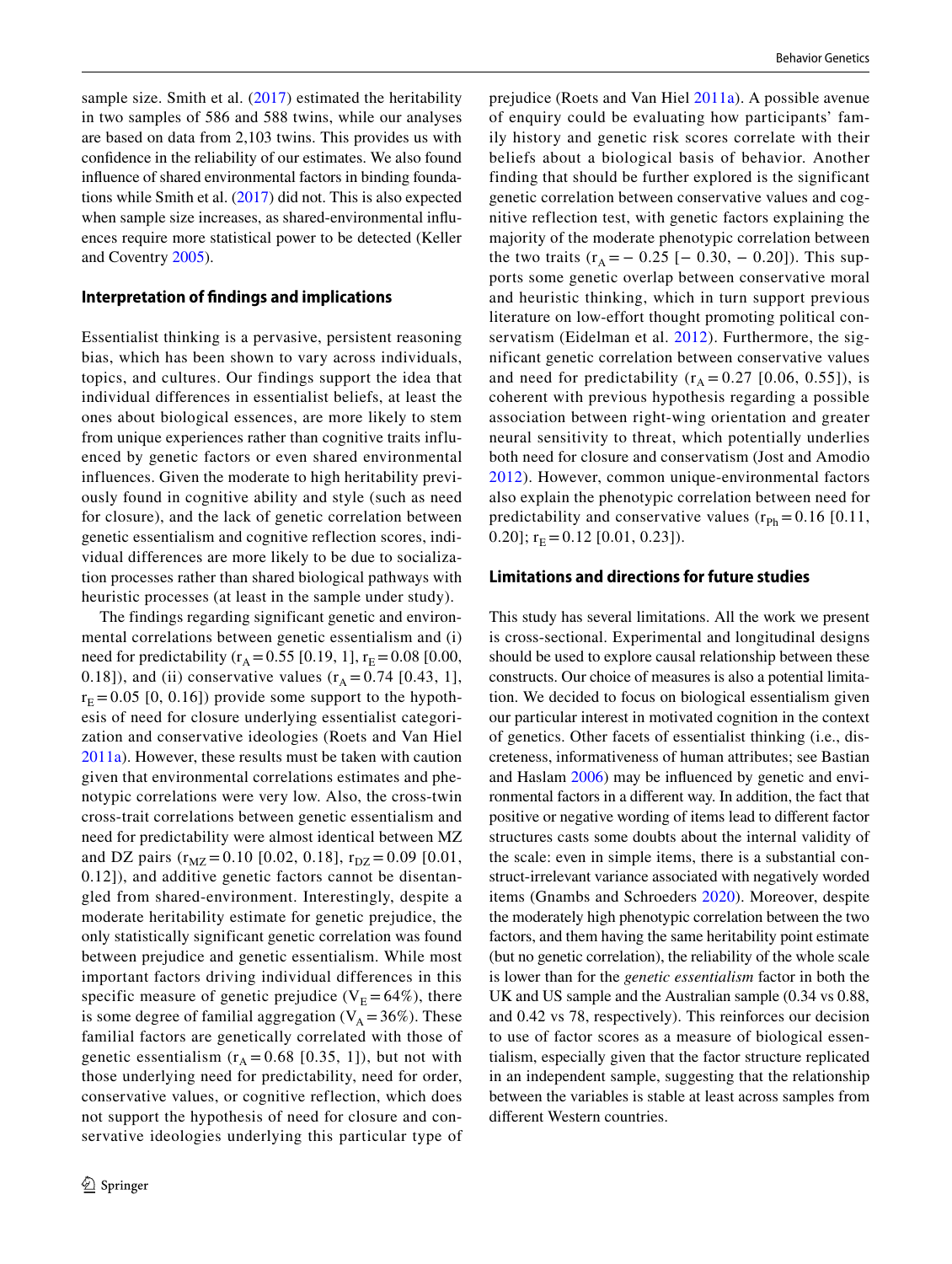In addition, our measure of tendency towards heuristic thinking was also simplistic. A more specific measure of the inherence heuristic is required to fully examine the proposal by Cimpian and Salomon ([2014\)](#page-11-7) that the inherence heuristic, in particular, underlies essentialist thinking. In regards to the choice of mental health conditions to measure prejudice, we opted to obtain a sum score across conditions to control for potential bias due to personal experience with the condition. Regarding the twin design, our models did not estimate a full genetic model (i.e.,  $V_A$ ,  $V_C$  or  $V_D$ , and  $V_E$  components). This was due to most phenotypes showing correlation patterns incompatible with either significant additive genetic influences in the presence of dominance effects, or no genetic influences at all. Further, the decision to not model  $V_D$  when  $V_A$  was not significantly different from zero might have led to an underestimation of  $V_A$ . Modelling broad-sense heritability where  $V_A$  and  $V_D$  are estimated jointly could have taken this into account, but we argue that it would have significantly increased the complexity of the present study in exchange for a low gain in precision. Finally, our twin sample consists of participants with previous experience in genetic research and that actively participate in genetic studies. This selection bias may influence the relationship we found between the constructs. However, the factor structure of three of the questionnaires was replicated across countries as well as the same direction of association, which increases our confidence in our results.

# **Conclusion**

Using a survey and twin design we were able to provide indirect insight into the shared mechanisms underlying the relationship between essentialist beliefs, heuristic thinking, need for closure, conservative values, and prejudice. Our findings suggest that individual differences in biological essentialism are weakly influenced by genetic factors, and that there is some evidence of shared familial factors underlying biological essentialism, need for closure, and conservative values. However, this was not the case for tendency to commit heuristic errors and biological essentialism, which does not support the auxiliary theory of biological essentialism being strongly dependent on heuristic biases. Conversely, conservative values show significant genetic correlations with cognitive styles (i.e., need for closure and heuristic thinking) suggesting shared biological pathways between them. However, environmental factors were also shown to be important in this relationship and as such, purely biological explanations of the relationship between cognitive styles and conservatism would fall short. Our findings regarding the factors underlying individual differences in beliefs about the biological basis of behavior are of special relevance in mental health genetics. The significant contribution of unique environmental factors to the variability of biological essentialism is consistent with personal experiences having a major role on people's theories about the development of mental health conditions, such as the findings of clinicians holding different explanations of mental health conditions depending on their training (e.g., clinicians with a biomedical training leaning towards biogenetical explanations of the conditions) (Haslam and Kvaale [2015](#page-11-0)). More recently, one survey study in general population found that genetic essentialism, but not literacy, directly predicted deterministic understandings of news headlines about genetic science. However, literacy seems to indirectly mitigate these unwarranted effects (Dar-Nimrod et al. [2021](#page-11-34)). The major role played by non-shared environment might also reflect the importance contextual cues from prompting essentialist responses, opening the door to developing specific 'debiasing' algorithms to prevent essentialist interpretations of genetic explanations. Some examples of such debiasing algorithms are the proposals by Kahneman [\(2012\)](#page-11-35) to correct for regression to the mean in intuitive predictions, to debunk scientific myths by Lewandowsky et al. ([2012\)](#page-11-36), or to correct hindsight and confirmation biases in decision making in health care by Chapman and Elstein ([2000](#page-11-37)). These specific debiasing algorithms could be presented within news articles or information brochures. Furthermore, theories about mental health are associated with perceived usefulness of genetic information in mental health, potential for stigma and discrimination, and worrying thoughts about prognosis or reproductive decisions, among others (Haslam and Kvaale [2015](#page-11-0); Lebowitz and Ahn [2017;](#page-11-1) Meiser et al. [2020;](#page-12-2) Morosoli et al. [2021](#page-12-16)). A better understanding of the mechanisms underlying public understanding of genetics is paramount for a successful and implementation of genetic technologies in health care (Lewis and Vassos [2020](#page-11-38); Morosoli et al. [2019](#page-12-32)).

**Supplementary Information** The online version contains supplementary material available at https://doi.org/10.1007/s10519-022-10101-2.

**Acknowledgements** This study and article would not have been feasible without the Brisbane Longitudinal Twin Study, including all its personnel and research participants. In particular, the authors would like to acknowledge Richard Parker and Prof. Nick Martin for their continued work managing research participants and data collections at QIMR Berghofer Medical Research Institute.

**Author Contributions** JJM completed this manuscript under the guidance of SEM, FKB, and LCC. Specifically, JJM conceived and planned the research, carried out the analysis, and wrote the manuscript. SEM assisted in conceiving and planning the research. SEM, FKB, and LCC, revised the manuscript and provided critical input.

**Funding** This study was funded by the John Templeton Foundation (Genetics and Human Agency Project). SEM was supported by NHMRC grant APP1172917.

**Data Availability** Data and code available upon request.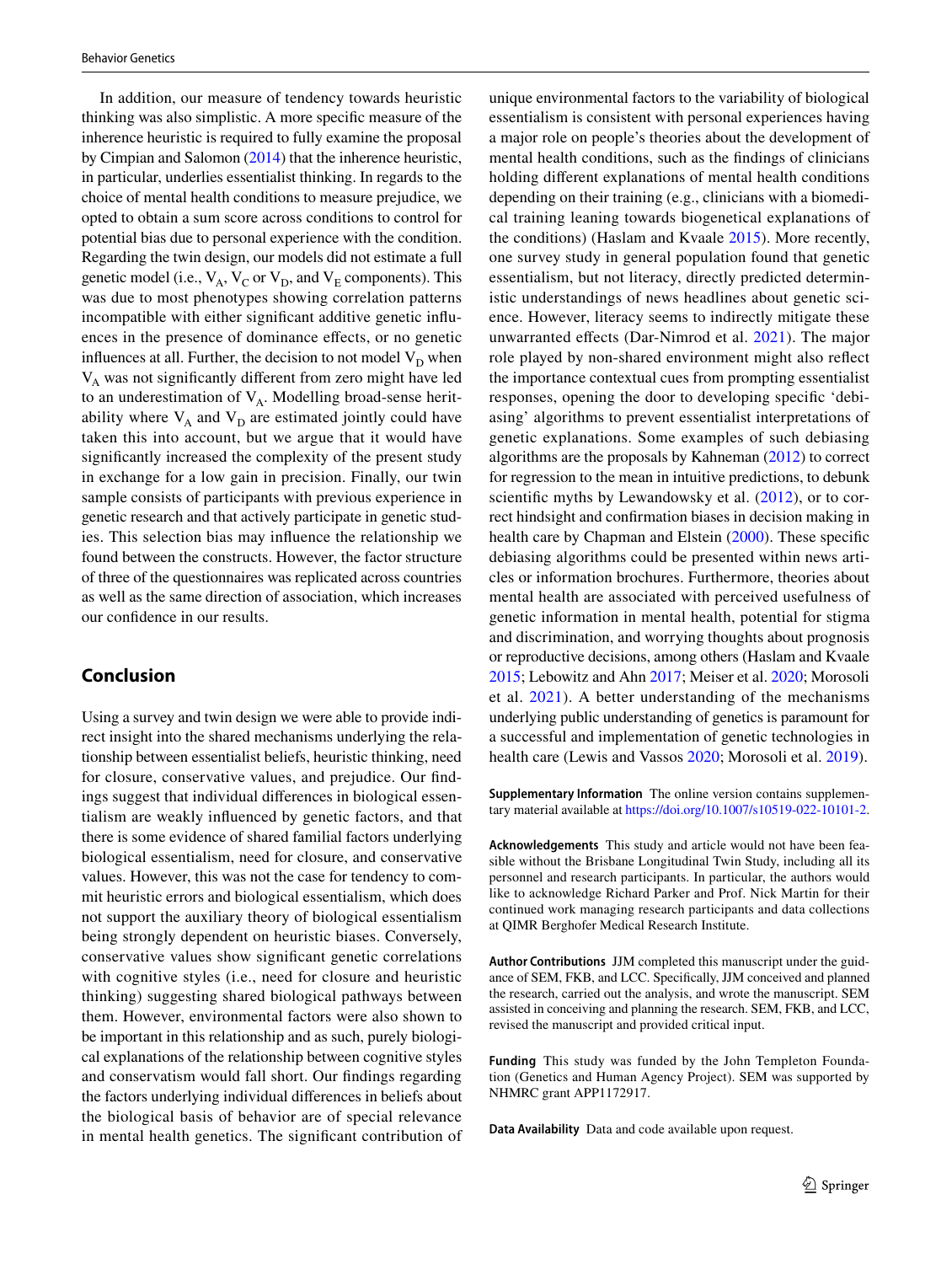#### **Declarations**

**Conflicts of interest** JJ Morosoli, FK Barlow, L Colodro-Conde, and SE Medland declare that they have no conflict of interest.

**Ethical Approval** All procedures performed in studies involving human participants were in accordance with the ethical standards of the institutional and/or national research committee and with the 1964 Helsinki declaration and its later amendments or comparable ethical standards. Ethical approval was obtained from the Human Research Committee of QIMR Berghofer Medical Research Institute and the Human Research Ethics Committee of the University of Queensland (approval numbers: P2227 and JM03024).

**Informed Consent** Informed consent was obtained from all individual participants included in the study. Participants signed informed consent regarding publishing their data.

# **References**

- <span id="page-11-24"></span>Akaike H (1987) Factor analysis and AIC. Psychometrika 52(3):317– 332. https://doi.org/10.1007/BF02294359
- <span id="page-11-17"></span>Barlow FK, Sherlock JM, Zietsch BP (2016) The Cambridge Handbook of the Psychology of Prejudice. Cambridge University Press, UK
- <span id="page-11-27"></span>Barlow FK (2019) Nature vs nurture is nonsense: On the necessity of an integrated genetic, social, developmental, and personality psychology. Aust J Psychol 71(1):68–79
- <span id="page-11-21"></span>Bartlett MS (1937) Properties of sufficiency and statistical tests. Series A-Math and Phys Sci 160(901):268–282
- <span id="page-11-6"></span>Bastian B, Haslam N (2006) Psychological essentialism and stereotype endorsement. J Exp Soc Psychol 42(2):228–235
- <span id="page-11-12"></span>Brescoll VL, Uhlmann EL, Newman GE (2013) The effects of systemjustifying motives on endorsement of essentialist explanations for gender differences. J Pers Soc Psychol 105(6):891–908. [https://](https://doi.org/10.1037/a0034701) doi.org/10.1037/a0034701
- <span id="page-11-37"></span>Chapman GB, Elstein AS (2000) Cognitive processes and biases in medical decision making. Cambridge University Press, UK
- <span id="page-11-9"></span>Chen S, Duckworth K, Chaiken S (1999) Motivated heuristic and systematic processing. Psychol Inq 10(1):44–49
- <span id="page-11-7"></span>Cimpian A, Salomon E (2014) The inherence heuristic: an intuitive means of making sense of the world, and a potential precursor to psychological essentialism. Behav Brain Sci 37(5):461–480
- <span id="page-11-34"></span>Dar-Nimrod I, Kuntzman R, MacNevin G, Lynch K, Woods M, Morandini J (2021) Genetic essentialism: The mediating role of essentialist biases on the relationship between genetic knowledge and the interpretations of genetic information. Euro J Med Gene 64(1):104119
- <span id="page-11-2"></span>Dar-Nimrod I, Heine SJ (2011) Genetic essentialism: on the deceptive determinism of DNA. Psychol Bull 137(5):800-818. https://doi. org/10.1037/a0021860
- <span id="page-11-28"></span>De Moor MH, Boomsma DI, Stubbe JH, Willemsen G, de Geus EJ (2008) Testing causality in the association between regular exercise and symptoms of anxiety and depression. Arch Gen Psychiatry 65(8):897–905. https://doi.org/10.1001/archpsyc.65.8.897
- <span id="page-11-22"></span>Dziuban CD, Shirkey EC (1974) When is a correlation matrix appropriate for factor analysis? Some decision rules. Psychol Bull 81(6):358
- <span id="page-11-31"></span>Eidelman S, Crandall CS, Goodman JA, Blanchar JC (2012) Low-effort thought promotes political conservatism. Pers Soc Psychol Bull 38(6):808–820
- <span id="page-11-8"></span>Evans JSB (2008) Dual-processing accounts of reasoning, judgment, and social cognition. Annu Rev Psychol 59:255–278
- <span id="page-11-18"></span>Frederick S (2005) Cognitive reflection and decision making. J Econo Perspect 19(4):25–42
- <span id="page-11-3"></span>Gelman SA (2003) The essential child: Origins of essentialism in everyday thought. Oxford University Press, UK
- <span id="page-11-33"></span>Gnambs T, Schroeders U (2020) Cognitive abilities explain wording effects in the Rosenberg Self-Esteem Scale. Assessment 27(2):404–418
- <span id="page-11-19"></span>Graham J, Nosek BA, Haidt J, Iyer R, Koleva S, Ditto PH (2011) Mapping the moral domain. J Pers Soc Psychol 101(2):366
- <span id="page-11-20"></span>Hair JF, Babin BJ, Anderson RE (2018) Moving beyond the Basics In Multivariate data analysis. Cengage Learning, US
- <span id="page-11-0"></span>Haslam N, Kvaale EP (2015) Biogenetic explanations of mental disorder: the mixed-blessings model. Curr Dir Psychol Sci 24(5):399–404
- <span id="page-11-4"></span>Haslam N (2017) The Science of Lay Theories. Springer International Publishing, New York
- <span id="page-11-26"></span>Heath AC, Nyholt DR, Neuman R, Madden PAF, Bucholz KK, Todd RD, Martin NG (2003) Zygosity diagnosis in the absence of genotypic data: an approach using latent class analysis. Twin Res 6(1):22–26. https://doi.org/10.1375/136905203762687861
- <span id="page-11-5"></span>Heine SJ, Dar-Nimrod I, Cheung BY, Proulx T (2017) Essentially biased: Why people are fatalistic about genes In Advances in experimental social psychology. Elsevier, Netherlands
- <span id="page-11-23"></span>Horn JL (1965) A rationale and test for the number of factors in factor analysis. Psychometrika 30(2):179–185
- <span id="page-11-25"></span>Hu L-T, Bentler PM (1999) Cutoff criteria for fit indexes in covariance structure analysis: conventional criteria versus new alternatives. Struct Equ Model 6(1):1-55. https://doi.org/10.1080/1070551990 [95401 18](https://doi.org/10.1080/10705519909540118)
- <span id="page-11-15"></span>Itamar S, Aner S (2011) On the heritability of consumer decision making: an exploratory approach for studying genetic effects on judgment and choice. J Consum Res 37(6):951–966. [https://](https://doi.org/10.1086/657022) doi.org/10.1086/657022
- <span id="page-11-32"></span>Jost JT, Amodio DM (2012) Political ideology as motivated social cognition: behavioral and neuroscientific evidence. Motiv Emot 36(1):55–64
- <span id="page-11-11"></span>Jost JT, Orsolya H (2005) Antecedents and consequences of system-justifying ideologies. Curr Dir Psychol Sci 14(5):260–265. https://doi.org/10.1111/j.0963-7214.2005.00377.x
- <span id="page-11-14"></span>Jost JT, Glaser J, Kruglanski AW, Sulloway FJ (2003) Political conservatism as motivated social cognition. Psychol Bull 129(3):339-375. https://doi.org/10.1037/0033-2909.129.3.339
- <span id="page-11-35"></span>Kahneman D (2012) Taming Intuitive Predictions. In Thinking, fast and slow. Penguin, London
- <span id="page-11-13"></span>Keller J (2005) In genes we trust: the biological component of psychological essentialism and its relationship to mechanisms of motivated social cognition. J Pers Soc Psychol 88(4):686
- <span id="page-11-30"></span>Keller MC, Coventry WL (2005) Quantifying and addressing parameter indeterminacy in the classical twin design. Twin Res Hum Genet 8(3):201–213
- <span id="page-11-16"></span>Ksiazkiewicz A, Ludeke S, Krueger R (2016) The role of cognitive style in the link between genes and political ideology. Polit Psychol 37(6):761–776
- <span id="page-11-10"></span>Kunda Z (1990) The case for motivated reasoning. Psychol Bull 108(3):480
- <span id="page-11-1"></span>Lebowitz MS, Ahn W-K (2017) Testing positive for a genetic predisposition to depression magnifies retrospective memory for depressive symptoms. J Consult Clin Psychol 85(11):1052
- <span id="page-11-36"></span>Lewandowsky S, Ecker UK, Seifert CM, Schwarz N, Cook J (2012) Misinformation and its correction: continued influence and successful debiasing. Psychol Sci Pub Inter 13(3):106–131
- <span id="page-11-38"></span>Lewis CM, Vassos E (2020) Polygenic risk scores: from research tools to clinical instruments. Genome Med 12:1–11
- <span id="page-11-29"></span>Lewis GJ, Kandler C, Riemann R (2014) Distinct Heritable Influences Underpin In-Group Love and Out-Group Derogation.